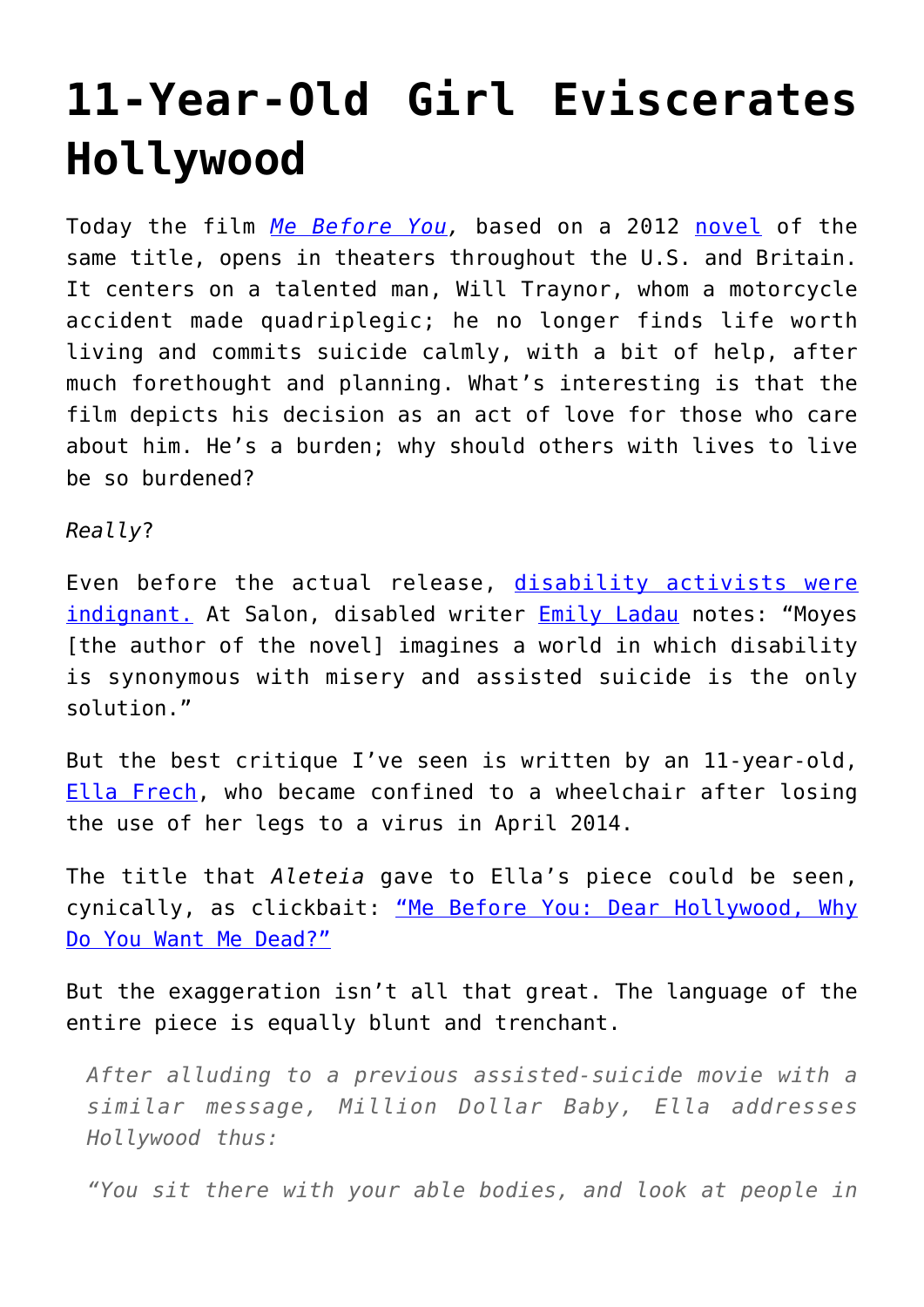*chairs and think you feel pity for our sad little lives, but the truth is you're afraid. You don't want to imagine that you might be one of us one day. You think you can be perfect, and think you'd rather die than have parts that don't work right.*

*I think that's sad."*

Beside her prose, what's refreshing about Ella is her politically incorrect attitude toward herself:

"Did you ask people in chairs if they'd rather be a corpse than a cripple? I bet they'd look at you like you're crazy.

"Yes, I called myself crippled. It's just a word. You should get over it already. You already think I should want to die, so why do you care what I call myself? Some lady told me it was demeaning to use that word and I should say "differentlyabled" instead.

Well, that's dumb. My legs don't work. I am crippled. It's just a fact of my life, and you need to get over it. Political correctness is around to make the Able Bodies more comfortable with the idea of me — it's not for me. If you really cared about what I thought and wanted to treat me like a person, then you wouldn't make movies about how the nicest thing I could do for my family would be to off myself. You should be ashamed of yourselves."

As I've [written](https://www.intellectualtakeout.org/blog/how-should-we-interpret-rise-euthanasia) before, assisted suicide is becoming almost routine in such countries as Belgium and the Netherlands. Even some of the physicians who oversee it are *[uneasy](https://www.intellectualtakeout.org/blog/euthanasia-depression-bad-idea)* about approving it for the depressed or otherwise mentally ill. Yet advocacy for euthanasia and assisted suicide, which is legal in Oregon, is growing in the U.S. and Britain.

Hollywood is a huge cultural influence in general; it now seems to be trying to influence the culture in favor of